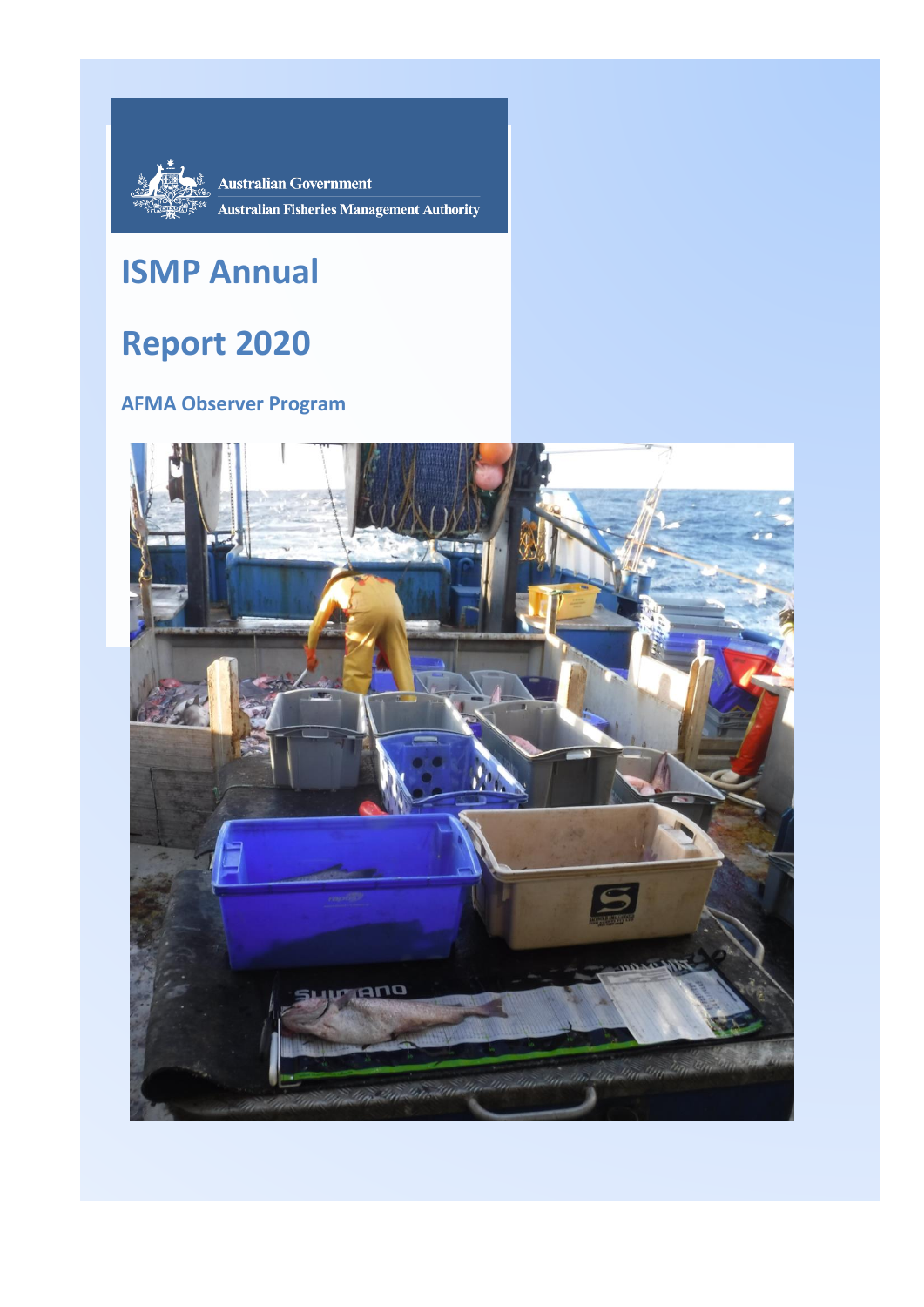### **Contents**

### **Tables**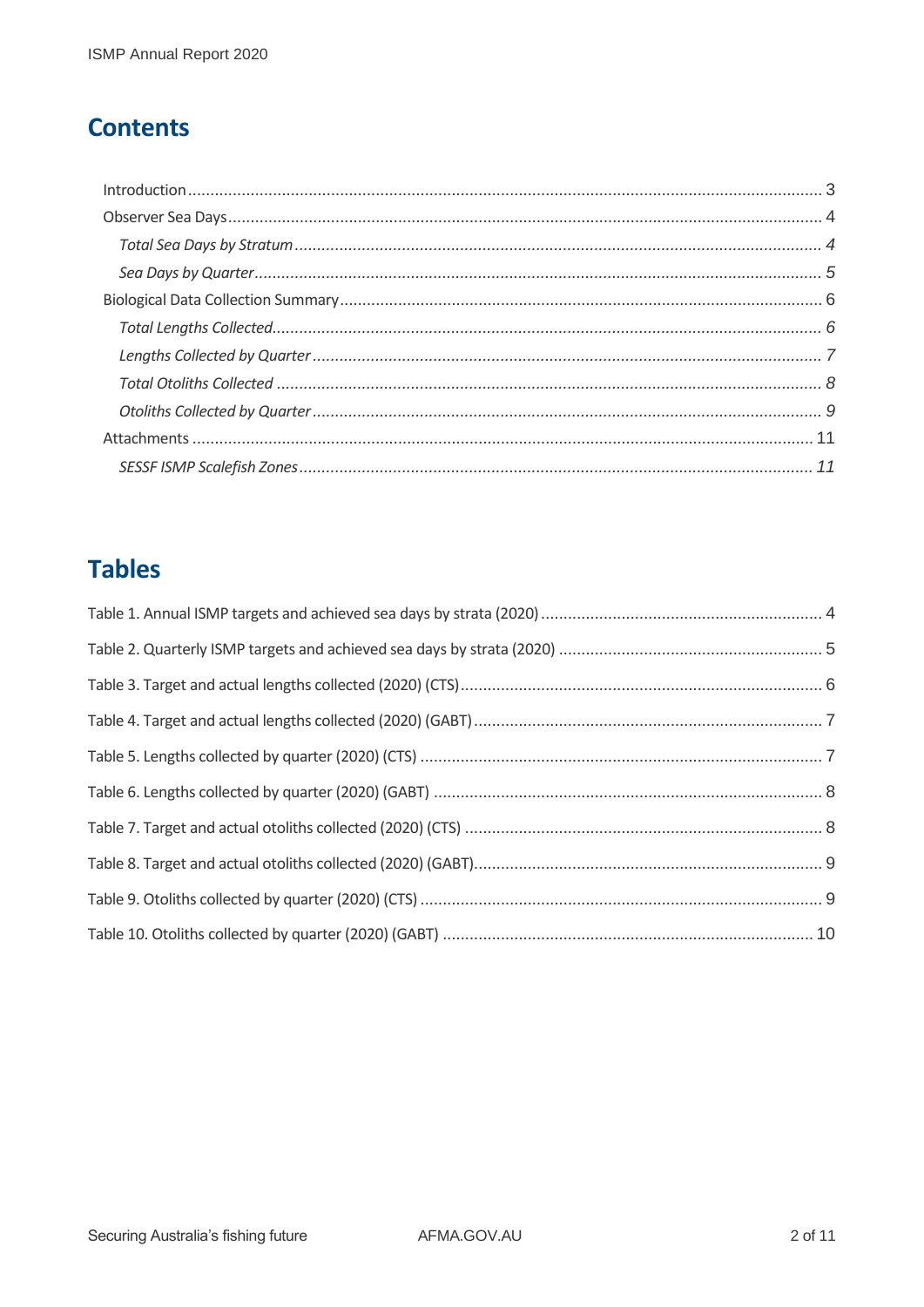## <span id="page-2-0"></span>**Introduction**

The Southern and Eastern Scalefish and Shark Fishery (SESSF) Integrated Scientific Monitoring Program (ISMP) provides fisheries managers, research organisations, environmental agencies, the fishing industry and the wider community with independent, reliable, verified and accurate information on the fishing catch, effort and practice of Commonwealth vessels.

ISMP data, collected by the Australian Fisheries Management Authority (AFMA) observers, is utilised in the SESSF Harvest Strategy through a tiered framework that assessesthe stock status of commercial species. The stock assessments are ranked according to the amount of data that is required and how the assessments measure abundance. Data needs for specific species depend on what stock assessment tier is used (for more information refer to the [Harvest Strategy Framework](https://afma.govcms.gov.au/sites/default/files/sessf_harvest_strategy_framework_2019_amendment.pdf) for the SESSF).

The ability to collect ISMP data, including biological data, in the SESSF is dependent on many factors. The key influences impacting the ability of AFMA's observers to meet biological, spatial and temporal targets include fishing effort, availability of target species, weather conditions, availability of vessels and availability of observers in relation to AFMA's other commitments. In addition to this, AFMA suspended the Observer Program in March 2020 following careful consideration of the risk to the observers of contracting or spreading COVID-19 and ensuring compliance with various governments' social distancing and management measures. AFMA's Observer Program continued to be suspended until October 2020, whereby limited coverage resumed. However, observers were placed on vessels where there was an existing obligation or where the trip was considered to warrant observer coverage, including on Orange Roughy voyages and deemed vessels, and where no other monitoring option was available or appropriate.

This report summarises the biological data collected in the 2020 calendar year against targets outlined in the [SESSF Data Plan 2017-20](https://afma.govcms.gov.au/sites/default/files/sessf-data-plan-2017-20.pdf?acsf_files_redirect) and spatial and temporal data targets against the Proportional Method for data collection as described by Bergh et al. (2009). The following legend has been used to provide visual representation of performance against these targets.

| <b>KEY</b>    |                    |  |  |  |  |  |  |
|---------------|--------------------|--|--|--|--|--|--|
| <b>RED</b>    | <50% of Target     |  |  |  |  |  |  |
| <b>ORANGE</b> | 50 - 75% of Target |  |  |  |  |  |  |
| GREEN         | >75% of Target     |  |  |  |  |  |  |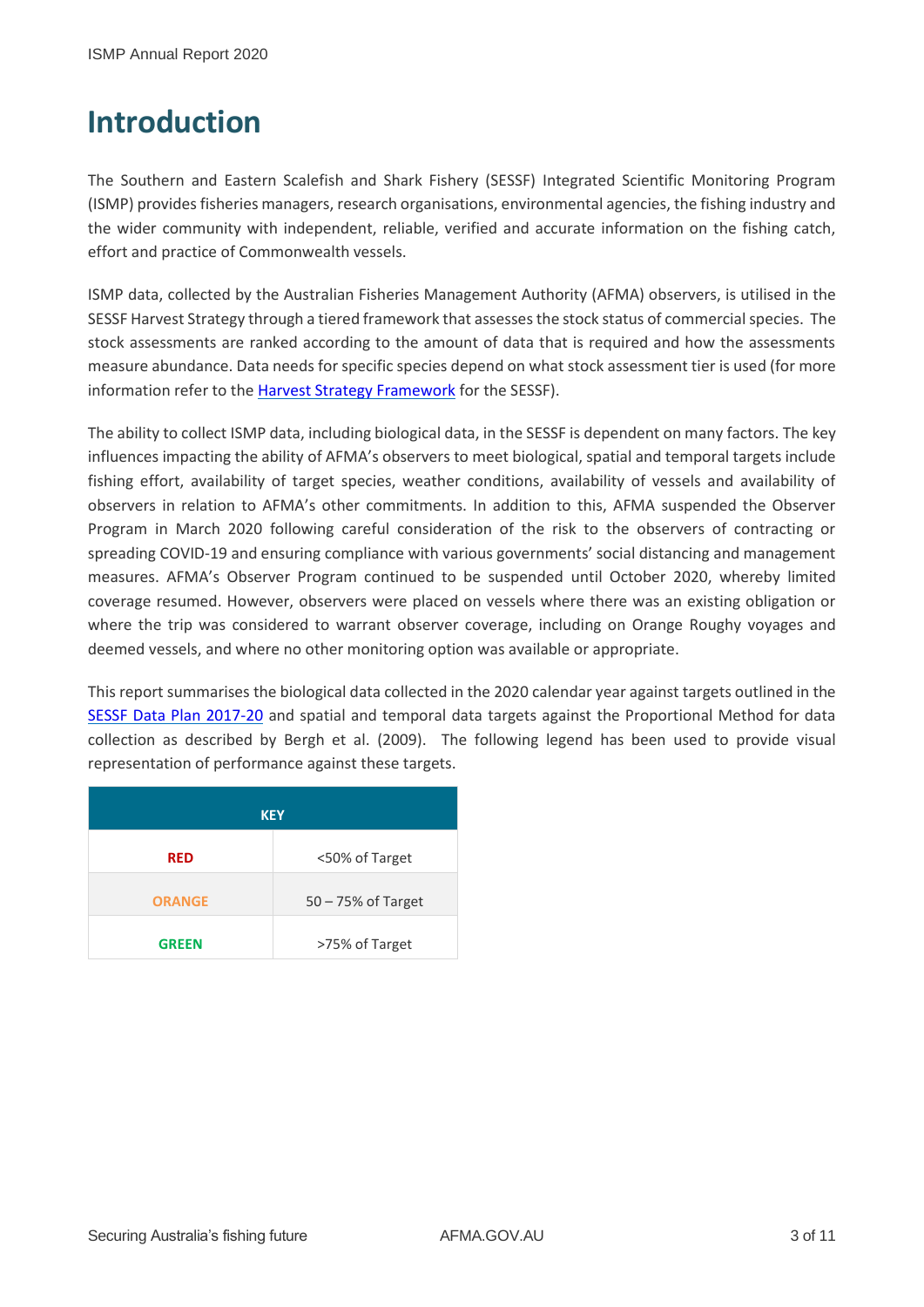## <span id="page-3-0"></span>**Observer Sea Days**

### <span id="page-3-1"></span>Total Sea Days by Stratum

<span id="page-3-2"></span>**Table 1. Annual ISMP targets and achieved sea days by strata (2020)**

| <b>Commonwealth Trawl Sector Sea Days 2020</b> |          |              |               |        |  |  |  |  |  |
|------------------------------------------------|----------|--------------|---------------|--------|--|--|--|--|--|
| <b>Stratum</b>                                 | Zone     | Gear         | <b>Target</b> | Actual |  |  |  |  |  |
| Eden/Lakes                                     | 60       | Danish Seine | 19            | 7.0    |  |  |  |  |  |
| Eden/Lakes                                     | 20       | Danish Seine | 21            | 8.0    |  |  |  |  |  |
| Eden/Lakes Inshore                             | 20       | Trawl        | 45            | 15.2   |  |  |  |  |  |
| Eden/Lakes Offshore                            | 20       | Trawl        | 20            | 7.8    |  |  |  |  |  |
| <b>NSW Inshore</b>                             | 10       | Trawl        | 19            | 5.0    |  |  |  |  |  |
| NSW Offshore                                   | 10       | Trawl        | 13            | 1.0    |  |  |  |  |  |
| NSW (GEM Spawn)                                | 10 (GEM) | Trawl        | 20            | 0.0    |  |  |  |  |  |
| NSW (royal red)                                | 10 (JAQ) | Trawl        | 4             | 1.0    |  |  |  |  |  |
| South West VIC                                 | 50       | Trawl        | 25            | 15.0   |  |  |  |  |  |
| East TAS                                       | 30       | Trawl        | 29            | 45.0   |  |  |  |  |  |
| East TAS (Roughy)                              | 30 (ORY) | Trawl        | 65            | 70.0   |  |  |  |  |  |
| West TAS                                       | 40       | Trawl        | 17            | 37.0   |  |  |  |  |  |
| West TAS (GRN Spawn)                           | 40 (GRN) | Trawl        | 20            | 155.0  |  |  |  |  |  |
| East Coast Deep Water                          | 70       | Trawl        | $\Omega$      | 0.0    |  |  |  |  |  |
| <b>Total</b>                                   |          |              | 317           | 367.0  |  |  |  |  |  |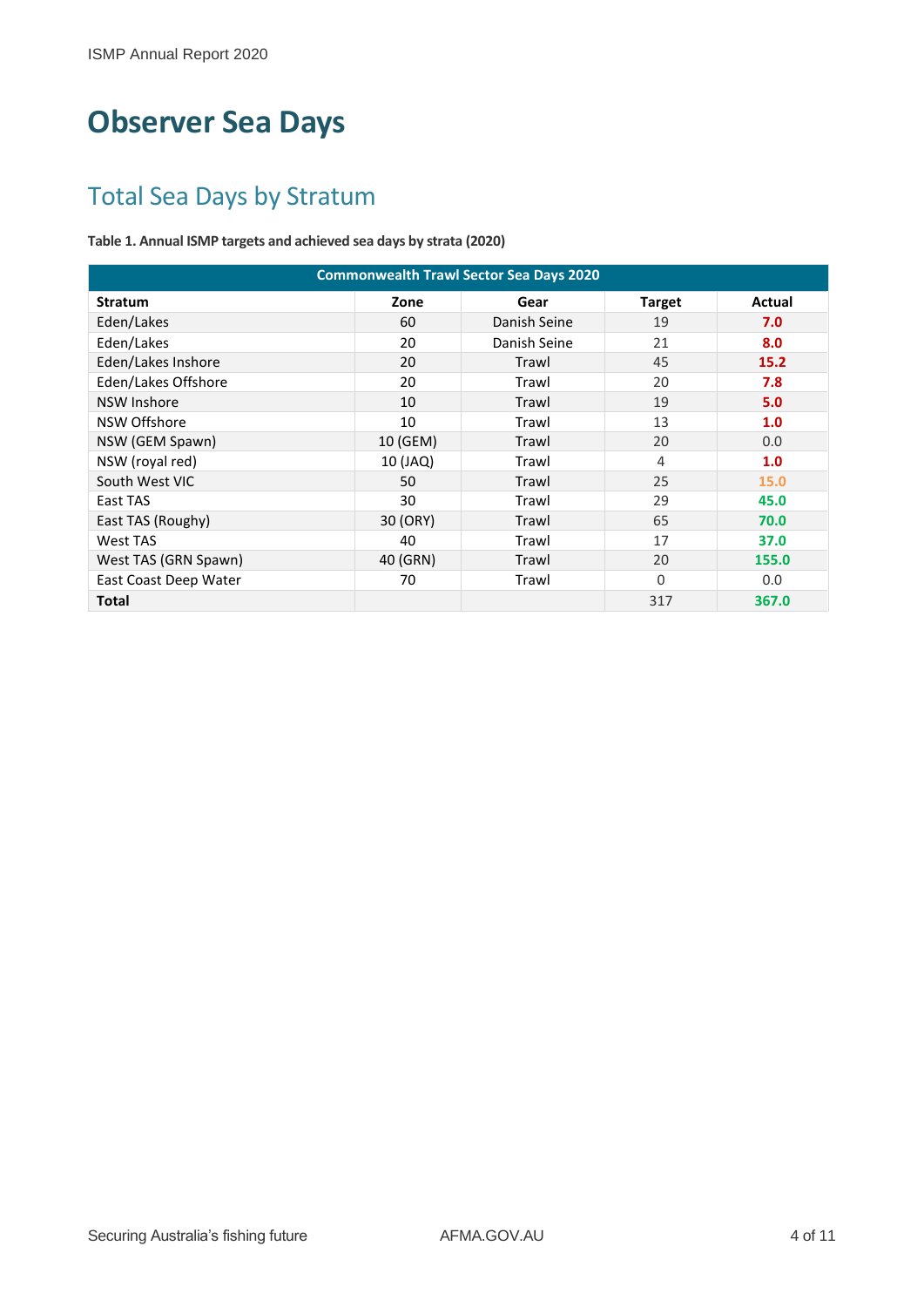### Sea Days by Quarter

**Table 2. Quarterly ISMP targets and achieved sea days by strata (2020)**

<span id="page-4-1"></span><span id="page-4-0"></span>

| <b>Commonwealth Trawl Sector Sea Days by Quarter 2020</b> |          |              |                |        |                |                |               |                |                |                |                |               |
|-----------------------------------------------------------|----------|--------------|----------------|--------|----------------|----------------|---------------|----------------|----------------|----------------|----------------|---------------|
|                                                           |          |              | Q <sub>1</sub> |        |                | Q <sub>2</sub> |               | Q <sub>3</sub> |                | Q <sub>4</sub> |                | 2020 Total    |
| <b>Stratum</b>                                            | Zone     | Gear         | <b>Target</b>  | Actual | Target         | Actual         | <b>Target</b> | Actual         | <b>Target</b>  | Actual         | <b>Target</b>  | <b>Actual</b> |
| Eden/Lakes                                                | 60       | Danish Seine | 5              | 4.0    | 5              | 0.0            | 4             | 0.0            | 5.             | 3.0            | 19             | 7.0           |
| Eden/Lakes                                                | 20       | Danish Seine | 5              | 5.0    | 5              | 0.0            | 5             | 0.0            | 6              | 3.0            | 21             | 8.0           |
| Eden/Lakes Inshore                                        | 20       | Trawl        | 9              | 8.5    | 12             | 0.0            | 12            | 0.0            | 12             | 6.8            | 45             | 15.2          |
| Eden/Lakes Offshore                                       | 20       | Trawl        | 3              | 1.5    | 6              | 0.0            | 6             | 0.0            | 5              | 6.2            | 20             | 7.8           |
| NSW Inshore                                               | 10       | Trawl        | 5              | 5.0    | 5              | 0.0            | 5             | 0.0            | 4              | 0.0            | 19             | 5.0           |
| NSW Offshore                                              | 10       | Trawl        | $\overline{2}$ | 1.0    | 4              | 0.0            | 4             | 0.0            | 3              | 0.0            | 13             | 1.0           |
| NSW (GEM Spawn)                                           | 10 (GEM) | Trawl        | 0              | 0.0    | 10             | 0.0            | 10            | 0.0            | 0              | 0.0            | 20             | 0.0           |
| NSW (royal red)                                           | 10 (JAQ) | Trawl        | $\mathbf{1}$   | 1.0    | $\mathbf{1}$   | 0.0            | $\mathbf{1}$  | 0.0            | 1              | 0.0            | $\overline{4}$ | 1.0           |
| South West VIC                                            | 50       | Trawl        | $\overline{7}$ | 12.0   | 7              | 3.0            | 5             | 0.0            | 6              | 0.0            | 25             | 15.0          |
| East TAS (30)                                             | 30       | Trawl        | 11             | 6.0    | $\overline{7}$ | 13.0           | 4             | 17.0           | $\overline{7}$ | 9.0            | 29             | 45.0          |
| East TAS (Roughy)                                         | 30 (ORY) | Trawl        | 0              | 0.0    | 35             | 28.0           | 30            | 42.0           | 0              | 0.0            | 65             | 70.0          |
| West TAS                                                  | 40       | Trawl        | $\overline{4}$ | 18.0   | $\overline{2}$ | 0.0            | 6             | 9.0            | 5              | 10.0           | 17             | 37.0          |
| West TAS (GRN Spawn)                                      | 40 (GRN) | Trawl        | 0              | 0.0    | 10             | 35.0           | 10            | 120.0          | 0              | 0.0            | 20             | 155.0         |
| East Coast Deep Water                                     | 70       | Trawl        | 0              | 0.0    | $\Omega$       | 0.0            | 0             | 0.0            | 0              | 0.0            | $\mathbf{0}$   | 0.0           |
| <b>Total</b>                                              |          |              | 52             | 62.0   | 109            | 79.0           | 102           | 188.0          | 54             | 38.0           | 317            | 367           |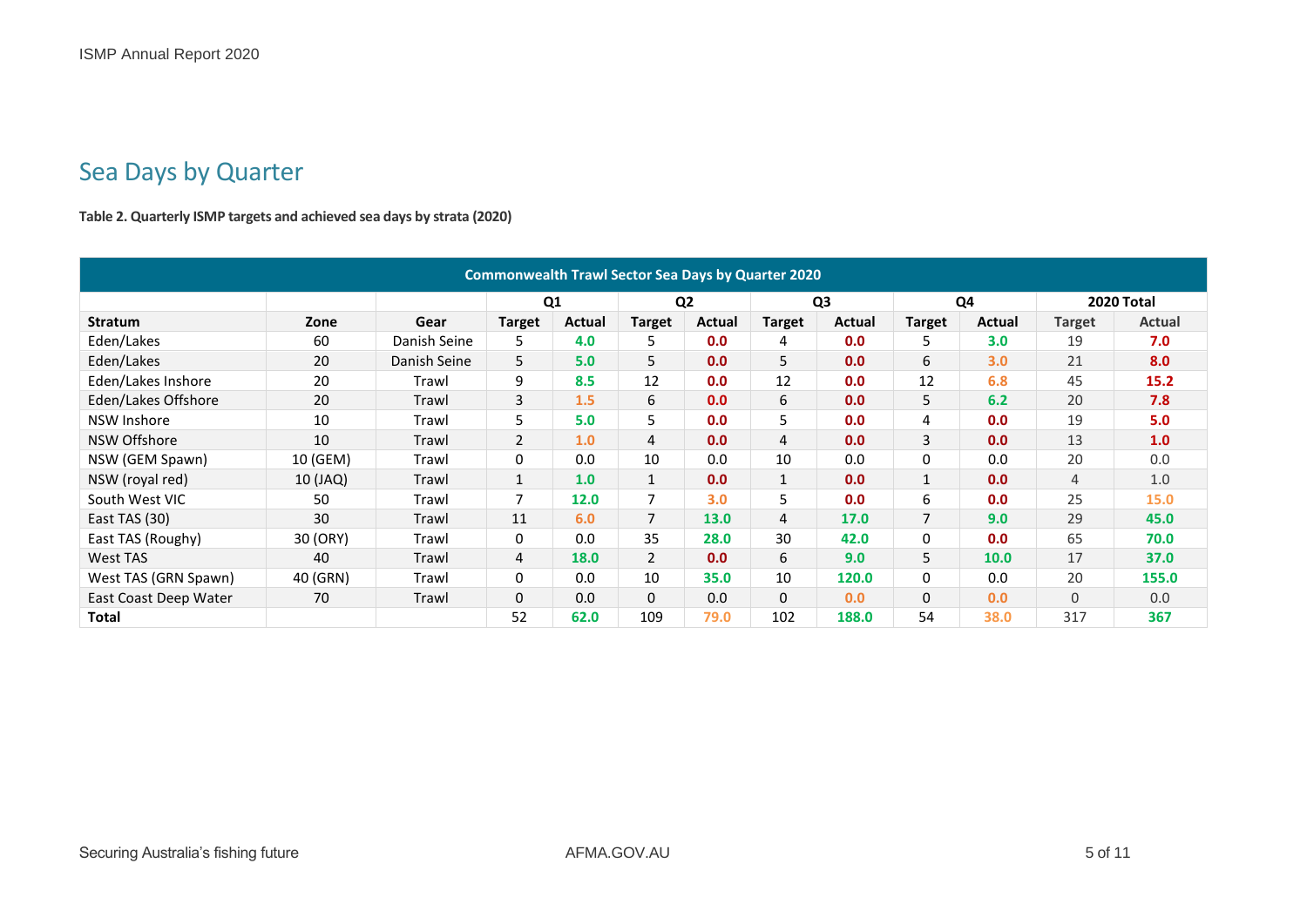## <span id="page-5-0"></span>**Biological Data Collection Summary**

### <span id="page-5-1"></span>Total Lengths Collected

#### <span id="page-5-2"></span>**Table 3. Target and actual lengths collected (2020) (CTS)**

| <b>Commonwealth Trawl Sector Lengths Collected 2020</b> |                     |               |                     |                          |        |                          |  |  |
|---------------------------------------------------------|---------------------|---------------|---------------------|--------------------------|--------|--------------------------|--|--|
| <b>Species</b>                                          |                     |               |                     | <b>Number of Lengths</b> |        |                          |  |  |
| <b>Common Name</b>                                      | <b>Species Code</b> | <b>Target</b> | <b>Observers</b>    | Port<br><b>Samplers</b>  | Total  | $\%$<br><b>Collected</b> |  |  |
| <b>Alfonsino</b>                                        | <b>BYS</b>          | 1000          | 285                 | 136                      | 421    | 42%                      |  |  |
| <b>Blue Grenadier (N-spawn)</b>                         | <b>NS GRN</b>       | 1500          | 870                 | 1765                     | 2635   | 176%                     |  |  |
| <b>Blue Grenadier (Spawn)</b>                           | S GRN               | 2000          | 14923               | $\mathbf 0$              | 14923  | 746%                     |  |  |
| <b>Blue Warehou (East)</b>                              | E SEM               | 1000          | 177                 | 528                      | 705    | 71%                      |  |  |
| <b>Blue Warehou (West)</b>                              | W SEM               | 2000          | $\Omega$            | 24                       | 24     | 1%                       |  |  |
| <b>Blue-eye Trevalla</b>                                | <b>BWA</b>          | 0             | 27                  | $\overline{0}$           | 27     | <b>NA</b>                |  |  |
| <b>Deepwater Sharks (East)</b>                          | <b>E DEEP SRK</b>   | 1000          | 292                 | 597                      | 889    | 89%                      |  |  |
| <b>Deepwater Sharks (West)</b>                          | W DEEP SRK          | 1000          | 567                 | 0                        | 567    | 57%                      |  |  |
| <b>Gemfish (East)</b>                                   | E GEM               | 2000          | 208                 | 1668                     | 1876   | 94%                      |  |  |
| <b>Gemfish (West)</b>                                   | W GEM               | 2000          | 973                 | 12                       | 985    | 49%                      |  |  |
| <b>Jackass Morwong (East)</b>                           | E TAK               | 1000          | 525                 | 1798                     | 2323   | 232%                     |  |  |
| <b>Jackass Morwong (West)</b>                           | <b>W TAK</b>        | 1000          | 277                 | $\mathbf 0$              | 277    | 28%                      |  |  |
| <b>John Dory</b>                                        | <b>JOD</b>          | 2000          | 174                 | 2105                     | 2279   | 114%                     |  |  |
| <b>Pink Ling (East)</b>                                 | E CUS               | 1000          | 449                 | 1521                     | 1970   | 197%                     |  |  |
| <b>Pink Ling (West)</b>                                 | W CUS               | 1000          | 382                 | 69                       | 451    | 45%                      |  |  |
| <b>Mirror Dory (East)</b>                               | E ZNE               | 1000          | 182                 | 1781                     | 1963   | 196%                     |  |  |
| <b>Mirror Dory (West)</b>                               | W ZNE               | 1000          | 432                 | 50                       | 482    | 48%                      |  |  |
| <b>Ocean Perch (Inshore)</b>                            | <b>HFR</b>          | 1000          | 245                 | 877                      | 1122   | 112%                     |  |  |
| <b>Ocean Perch (Offshore)</b>                           | 37287093            | 1000          | 363                 | 1355                     | 1718   | 172%                     |  |  |
| <b>Orange Roughy (10)</b>                               | OR 10               | 1000          | 8612                | 0                        | 8612   | 861%                     |  |  |
| <b>Orange Roughy (40)</b>                               | OR 40               | 1000          | 1451                | 0                        | 1451   | 145%                     |  |  |
| <b>Orange Roughy (30)</b>                               | OR 30               | 0             | 476                 | $\mathsf 0$              | 476    | <b>NA</b>                |  |  |
| <b>Orange Roughy (20)</b>                               | <b>OR 20</b>        | 0             | 74                  | 0                        | 74     | <b>NA</b>                |  |  |
| Oreo's other                                            | ORO/ONV             | 1000          | 277                 | 337                      | 614    | 61%                      |  |  |
| <b>Redfish</b>                                          | <b>CXF</b>          | 2000          | 215                 | 2079                     | 2294   | 115%                     |  |  |
| <b>Ribaldo</b>                                          | <b>RIB</b>          | 1000          | 553                 | 870                      | 1423   | 142%                     |  |  |
| <b>Royal Red Prawn</b>                                  | JAQ                 | 2000          | 509                 | 0                        | 509    | 25%                      |  |  |
| <b>School Whiting (Trawl)</b>                           | <b>ILQ</b>          | 1000          | 47                  | 2278                     | 2325   | 233%                     |  |  |
| <b>School Whiting (D. Seine)</b>                        | <b>ILQ</b>          | 1500          | 890                 | 2772                     | 3662   | 244%                     |  |  |
| <b>Silver Trevally</b>                                  | <b>TRZ</b>          | 2000          | 12                  | 0                        | 12     | 1%                       |  |  |
| <b>Smooth Oreo</b>                                      | SSO                 | 1000          | 21                  | 0                        | 21     | 2%                       |  |  |
| <b>Spotted Warehou (East)</b>                           | E SEP               | 1000          | 518                 | 1007                     | 1525   | 153%                     |  |  |
| <b>Spotted Warehou (West)</b>                           | W SEP               | 1000          | 2648                | $\,0\,$                  | 2648   | 265%                     |  |  |
| <b>Tiger Flathead (Trawl)</b>                           | PHI                 | 1000          | 1789                | 1460                     | 3249   | 325%                     |  |  |
| <b>Tiger Flathead (D. Seine)</b>                        | PHI                 | 1000          | 586                 | 1480                     | 2066   | 207%                     |  |  |
| Hapuka                                                  | <b>WHA</b>          | 1000          | $\mathsf{O}\xspace$ | 35                       | 35     | 4%                       |  |  |
| Ocean Jacket                                            | <b>NLY</b>          | 1000          | 350                 | 0                        | 350    | 35%                      |  |  |
| <b>King Dory</b>                                        | ZCT                 | 1000          | 173                 | 1085                     | 1258   | 126%                     |  |  |
| Frostfish                                               | <b>SFS</b>          | 1000          | 928                 | $\,0\,$                  | 928    | 93%                      |  |  |
| <b>Total</b>                                            |                     | 45,000        | 41,480              | 27,689                   | 69,169 |                          |  |  |

Securing Australia's fishing future AFMA.GOV.AU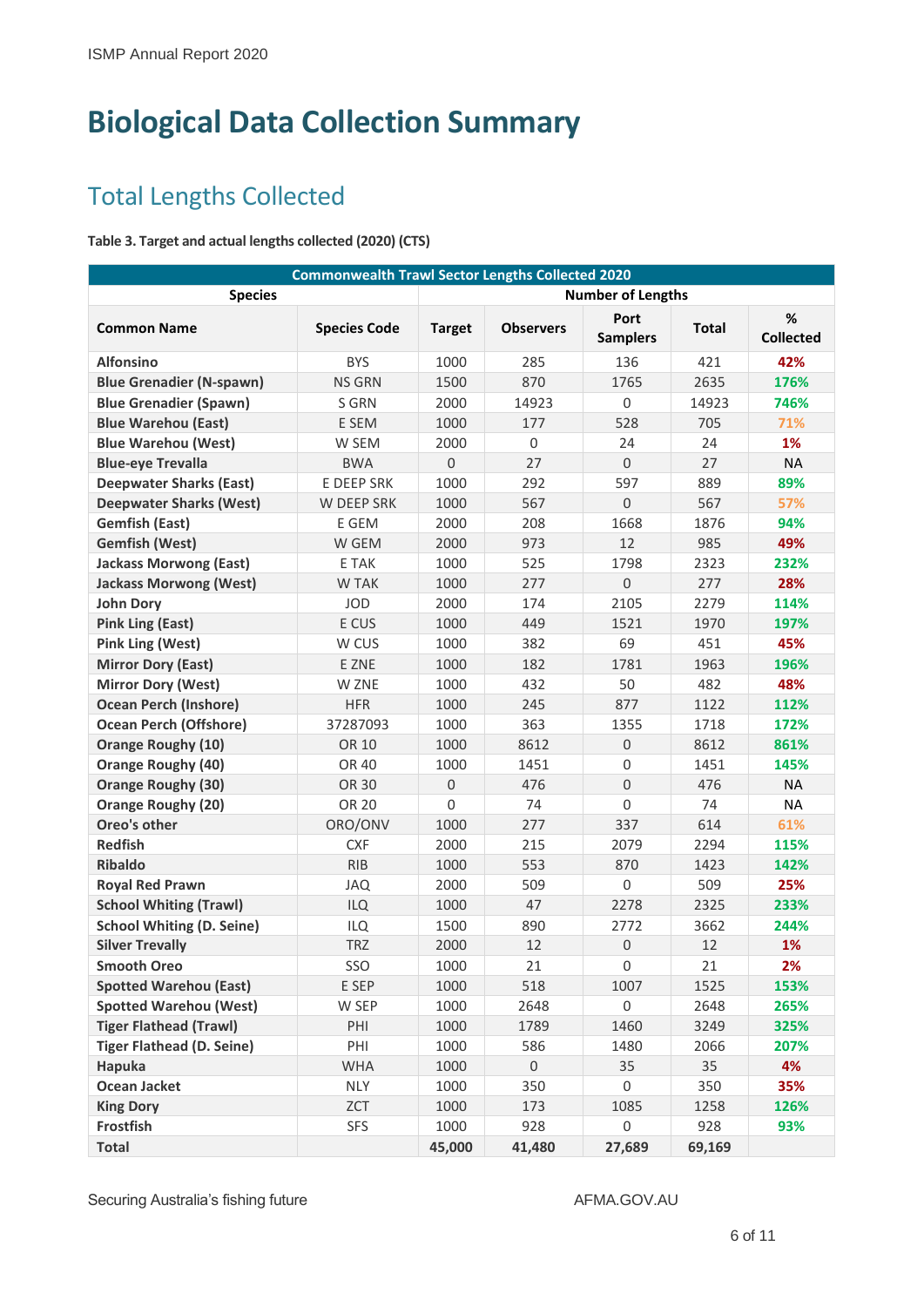| <b>Great Australian Bight Trawl Lengths Collected 2020</b> |                        |                          |                  |                         |              |             |  |  |  |
|------------------------------------------------------------|------------------------|--------------------------|------------------|-------------------------|--------------|-------------|--|--|--|
| <b>Species</b>                                             |                        | <b>Number of Lengths</b> |                  |                         |              |             |  |  |  |
| <b>Common Name</b>                                         | <b>Species</b><br>Code | <b>Target</b>            | <b>Observers</b> | Port<br><b>Samplers</b> | <b>Total</b> | % Collected |  |  |  |
| <b>Bight Redfish</b>                                       | CXZ                    | 2000                     | 1511             | 0                       | 1511         | 76%         |  |  |  |
| <b>Blue Grenadier (N-spawn)</b>                            | <b>NS GRN</b>          | 500                      | 152              | $\Omega$                | 152          | 30%         |  |  |  |
| <b>Deepwater Flathead</b>                                  | <b>FTL</b>             | 2000                     | 2635             | 0                       | 2635         | 132%        |  |  |  |
| <b>Jackass Morwong GAB</b>                                 | G TAK                  | 1000                     | 366              | 0                       | 366          | 37%         |  |  |  |
| Ocean Jacket                                               | <b>NLY</b>             | 1000                     | 931              | 0                       | 931          | 93%         |  |  |  |
| <b>Gemfish GAB</b>                                         | G GEM                  | 1000                     | 11               | $\Omega$                | 11           | 1%          |  |  |  |
| <b>Total</b>                                               |                        | 7.500                    | 5.606            | 0                       | 5.606        |             |  |  |  |

#### <span id="page-6-1"></span>**Table 4. Target and actual lengths collected (2020) (GABT)**

### <span id="page-6-0"></span>Lengths Collected by Quarter

<span id="page-6-2"></span>**Table 5. Lengths collected by quarter (2020) (CTS)**

| <b>Commonwealth Trawl Sector Lengths by Quarter 2020</b> |                     |                          |                  |                  |                  |  |  |  |
|----------------------------------------------------------|---------------------|--------------------------|------------------|------------------|------------------|--|--|--|
| <b>Species</b>                                           |                     | <b>Lengths Collected</b> |                  |                  |                  |  |  |  |
| <b>Common Name</b>                                       | <b>Species Code</b> | Quarter 1                | <b>Quarter 2</b> | <b>Quarter 3</b> | <b>Quarter 4</b> |  |  |  |
| <b>Alfonsino</b>                                         | <b>BYS</b>          | 256                      | 8                | 61               | 96               |  |  |  |
| <b>Blue Grenadier (N-spawn)</b>                          | <b>NS GRN</b>       | 949                      | 587              | 388              | 711              |  |  |  |
| <b>Blue Grenadier (Spawn)</b>                            | S GRN               | 0                        | 3704             | 11219            | $\Omega$         |  |  |  |
| <b>Blue Warehou (East)</b>                               | E SEM               | 205                      | 148              | 37               | 315              |  |  |  |
| <b>Blue Warehou (West)</b>                               | W SEM               | 0                        | 24               | $\mathbf 0$      | 0                |  |  |  |
| <b>Blue-eye Trevalla</b>                                 | <b>BWA</b>          | 0                        | 17               | 10               | $\Omega$         |  |  |  |
| <b>Deepwater Sharks (East)</b>                           | E DEEP SRK          | 344                      | 267              | 240              | 38               |  |  |  |
| <b>Deepwater Sharks (West)</b>                           | W DEEP SRK          | 251                      | $\mathbf{0}$     | $\mathbf{0}$     | 316              |  |  |  |
| <b>Gemfish (East)</b>                                    | E GEM               | 203                      | 558              | 699              | 416              |  |  |  |
| <b>Gemfish (West)</b>                                    | W GEM               | 424                      | 136              | 385              | 40               |  |  |  |
| <b>Jackass Morwong (East)</b>                            | E TAK               | 702                      | 472              | 529              | 620              |  |  |  |
| <b>Jackass Morwong (West)</b>                            | W TAK               | 277                      | $\mathbf{0}$     | $\mathbf{0}$     | $\mathbf 0$      |  |  |  |
| <b>John Dory</b>                                         | <b>JOD</b>          | 585                      | 626              | 490              | 578              |  |  |  |
| <b>Pink Ling (East)</b>                                  | E CUS               | 480                      | 355              | 581              | 554              |  |  |  |
| <b>Pink Ling (West)</b>                                  | W CUS               | 254                      | 69               | 27               | 101              |  |  |  |
| <b>Mirror Dory (East)</b>                                | E ZNE               | 433                      | 597              | 501              | 432              |  |  |  |
| <b>Mirror Dory (West)</b>                                | W ZNE               | 288                      | 52               | 92               | 50               |  |  |  |
| <b>Ocean Perch (Inshore)</b>                             | <b>HFR</b>          | 279                      | 246              | 479              | 118              |  |  |  |
| <b>Ocean Perch (Offshore)</b>                            | 37287093            | 424                      | 402              | 340              | 552              |  |  |  |
| <b>Orange Roughy (10)</b>                                | OR 10               | 0                        | 3239             | 5373             | 0                |  |  |  |
| <b>Orange Roughy (40)</b>                                | OR 40               | 0                        | 0                | 1451             | $\Omega$         |  |  |  |
| Oreo's other                                             | ORO/ONV             | 320                      | 187              | 50               | 57               |  |  |  |
| <b>Redfish</b>                                           | <b>CXF</b>          | 1684                     | $\mathbf{0}$     | 518              | 92               |  |  |  |
| <b>Ribaldo</b>                                           | <b>RIB</b>          | 503                      | 397              | 120              | 403              |  |  |  |
| <b>Royal Red Prawn</b>                                   | JAQ                 | 509                      | 0                | $\mathbf{0}$     | $\mathbf 0$      |  |  |  |
| <b>School Whiting (Trawl)</b>                            | <b>ILQ</b>          | 1419                     | 273              | 315              | 318              |  |  |  |
| <b>School Whiting (D. Seine)</b>                         | <b>ILQ</b>          | 2165                     | 457              | 392              | 648              |  |  |  |
| <b>Silver Trevally</b>                                   | <b>TRZ</b>          | 12                       | $\mathbf{0}$     | $\mathbf{0}$     | $\mathbf{0}$     |  |  |  |
| <b>Smooth Oreo</b>                                       | SSO                 | 21                       | O                | $\mathbf{0}$     | $\mathbf{0}$     |  |  |  |
| <b>Spotted Warehou (East)</b>                            | E SEP               | 306                      | 365              | 409              | 445              |  |  |  |
| <b>Spotted Warehou (West)</b>                            | W SEP               | 398                      | 563              | 1445             | 242              |  |  |  |
| <b>Tiger Flathead (Trawl)</b>                            | PHI                 | 1478                     | 518              | 317              | 936              |  |  |  |
| <b>Tiger Flathead (D. Seine)</b>                         | PHI                 | 623                      | 338              | 375              | 730              |  |  |  |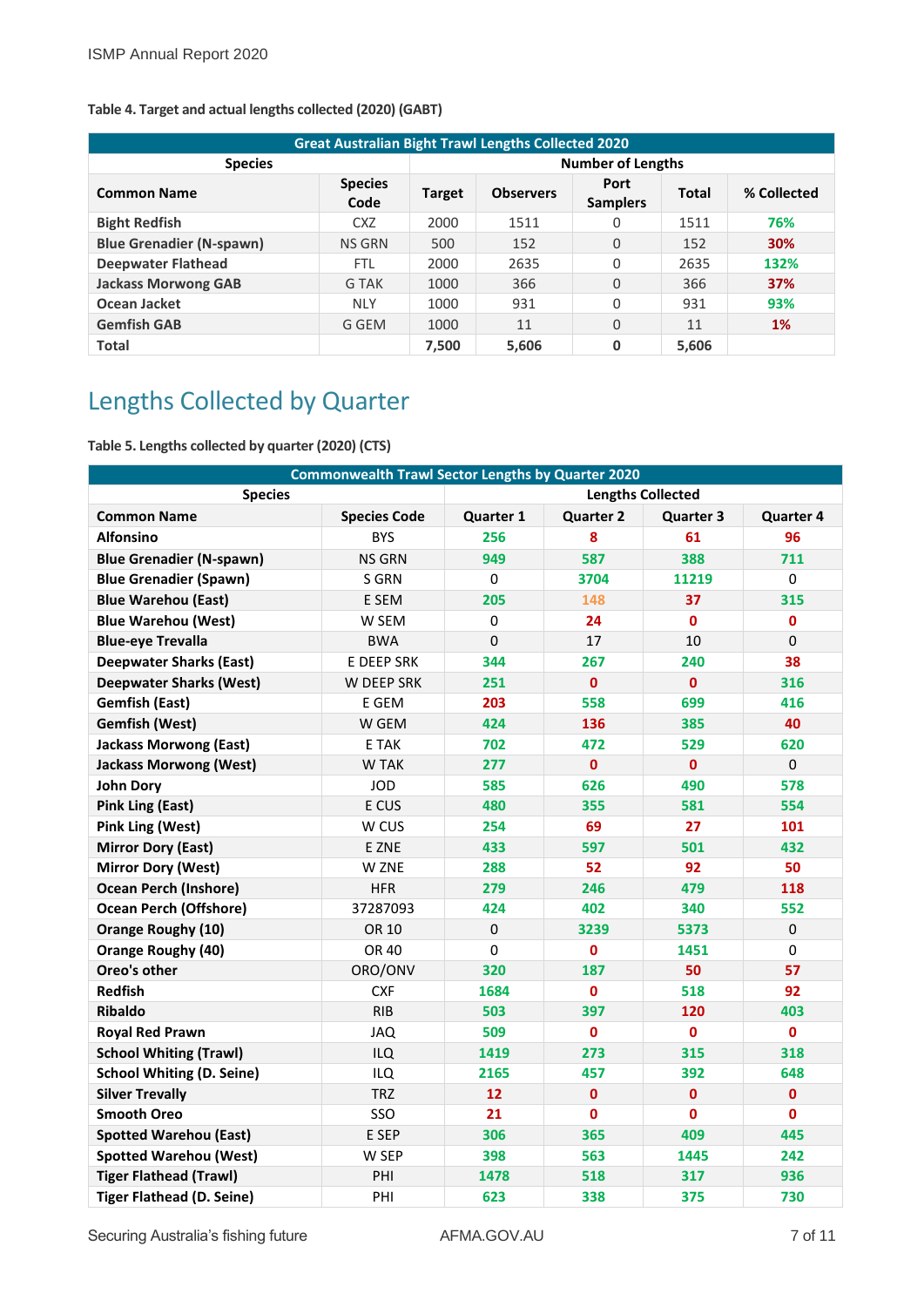#### ISMP Annual Report 2020

| <b>Commonwealth Trawl Sector Lengths by Quarter 2020</b> |            |        |        |        |       |  |  |  |  |
|----------------------------------------------------------|------------|--------|--------|--------|-------|--|--|--|--|
| Hapuka                                                   | <b>WHA</b> | 0      |        | 27     | 4     |  |  |  |  |
| Ocean Jacket                                             | <b>NLY</b> | 250    | 0      |        | 100   |  |  |  |  |
| <b>King Dory</b>                                         | <b>ZCT</b> | 471    | 435    | 201    | 151   |  |  |  |  |
| Frostfish                                                | <b>SFS</b> | 322    | 191    | 415    | 0     |  |  |  |  |
| <b>Total</b>                                             |            | 16,835 | 15,235 | 27,486 | 9,063 |  |  |  |  |

#### <span id="page-7-1"></span>**Table 6. Lengths collected by quarter (2020) (GABT)**

| <b>Great Australian Bight Trawl Sector Lengths by Quarter 2020</b> |                          |                  |                  |                  |                  |  |  |  |  |
|--------------------------------------------------------------------|--------------------------|------------------|------------------|------------------|------------------|--|--|--|--|
| <b>Species</b>                                                     | <b>Lengths Collected</b> |                  |                  |                  |                  |  |  |  |  |
| <b>Common Name</b>                                                 | <b>Species Code</b>      | <b>Quarter 1</b> | <b>Quarter 2</b> | <b>Quarter 3</b> | <b>Quarter 4</b> |  |  |  |  |
| <b>Bight Redfish</b>                                               | <b>CXZ</b>               | 972              | 0                | 37               | 502              |  |  |  |  |
| <b>Blue Grenadier (N-spawn)</b>                                    | <b>NS GRN</b>            | 0                | $\mathbf{0}$     | $\mathbf{0}$     | 152              |  |  |  |  |
| <b>Deepwater Flathead</b>                                          | <b>FTL</b>               | 1209             | 0                | 837              | 589              |  |  |  |  |
| <b>Jackass Morwong GAB</b>                                         | G TAK                    | 98               | $\mathbf{0}$     | 0                | 268              |  |  |  |  |
| Ocean Jacket                                                       | <b>NLY</b>               | 0                | 0                | 656              | 275              |  |  |  |  |
| <b>Gemfish GAB</b>                                                 | G GEM                    | 11               | 0                | $\mathbf{0}$     | $\mathbf{0}$     |  |  |  |  |
| <b>Total</b>                                                       |                          | 2,290            | 0                | 1,530            | 1,786            |  |  |  |  |

### <span id="page-7-0"></span>Total Otoliths Collected

<span id="page-7-2"></span>**Table 7. Target and actual otoliths collected (2020) (CTS)**

| <b>Commonwealth Trawl Sector Otoliths Collected 2020</b> |                     |               |                  |                           |              |             |  |
|----------------------------------------------------------|---------------------|---------------|------------------|---------------------------|--------------|-------------|--|
| <b>Species</b>                                           |                     |               |                  | <b>Otoliths Collected</b> |              |             |  |
| <b>Common Name</b>                                       | <b>Species Code</b> | <b>Target</b> | <b>Observers</b> | Port<br><b>Samplers</b>   | <b>Total</b> | % Collected |  |
| <b>Alfonsino</b>                                         | <b>BYS</b>          | 1000          | 93               | 0                         | 93           | 9%          |  |
| <b>Blue Grenadier (N-spawn)</b>                          | <b>NS GRN</b>       | 800           | 429              | 203                       | 632          | 79%         |  |
| <b>Blue Grenadier (Spawn)</b>                            | S GRN               | 1000          | 1772             | $\Omega$                  | 1772         | 177%        |  |
| <b>Blue Warehou (East)</b>                               | E SEM               | 450           | 6                | 41                        | 47           | 10%         |  |
| <b>Blue Warehou (West)</b>                               | W SEM               | 450           | 2                | $\Omega$                  | 2            | 0%          |  |
| <b>Blue-eye Trevalla</b>                                 | <b>BWA</b>          | $\Omega$      | 65               | 62                        | 127          | <b>NA</b>   |  |
| <b>Gemfish (East)</b>                                    | E GEM               | 650           | 176              | 317                       | 493          | 76%         |  |
| <b>Gemfish (West)</b>                                    | W GEM               | 500           | 616              | $\Omega$                  | 616          | 123%        |  |
| <b>Jackass Morwong (East)</b>                            | E TAK               | 600           | 237              | 389                       | 626          | 104%        |  |
| <b>Jackass Morwong (West)</b>                            | <b>W TAK</b>        | 600           | 150              | $\Omega$                  | 150          | 25%         |  |
| <b>John Dory</b>                                         | <b>JOD</b>          | 500           | 37               | 549                       | 586          | 117%        |  |
| <b>Pink Ling (East)</b>                                  | E CUS               | 400           | 135              | 520                       | 655          | 164%        |  |
| <b>Pink Ling (West)</b>                                  | W CUS               | 400           | 240              | $\Omega$                  | 240          | 60%         |  |
| <b>Mirror Dory (East)</b>                                | E ZNE               | $\mathbf 0$   | $\Omega$         | 347                       | 347          | <b>NA</b>   |  |
| <b>Mirror Dory (West)</b>                                | W ZNE               | 0             | 77               | 0                         | 77           | <b>NA</b>   |  |
| <b>Ocean Perch (Inshore)</b>                             | <b>HFR</b>          | 400           | 44               | 522                       | 566          | 142%        |  |
| <b>Ocean Perch (Offshore)</b>                            | 37287093            | 1000          | 145              | 743                       | 888          | 89%         |  |
| <b>Orange Roughy (10)</b>                                | OR 10               | 1000          | 1622             | $\mathbf 0$               | 1622         | 162%        |  |
| Oreo's other                                             | ORO/ONV             | $\Omega$      | 5                | $\Omega$                  | 5            | <b>NA</b>   |  |
| Orange Roughy (40)                                       | <b>OR 40</b>        | 500           | 619              | 0                         | 619          | 124%        |  |
| Orange Roughy (30)                                       | OR 30               | 0             | 20               | 0                         | 20           | <b>NA</b>   |  |
| <b>Redfish</b>                                           | <b>CXF</b>          | 1000          | 184              | 451                       | 635          | 64%         |  |
| <b>Ribaldo</b>                                           | <b>RIB</b>          | 300           | 223              | 157                       | 380          | 127%        |  |
| <b>Royal Red Prawn</b>                                   | <b>JAQ</b>          | 75            | $\mathbf 0$      | $\mathbf 0$               | $\Omega$     | 0%          |  |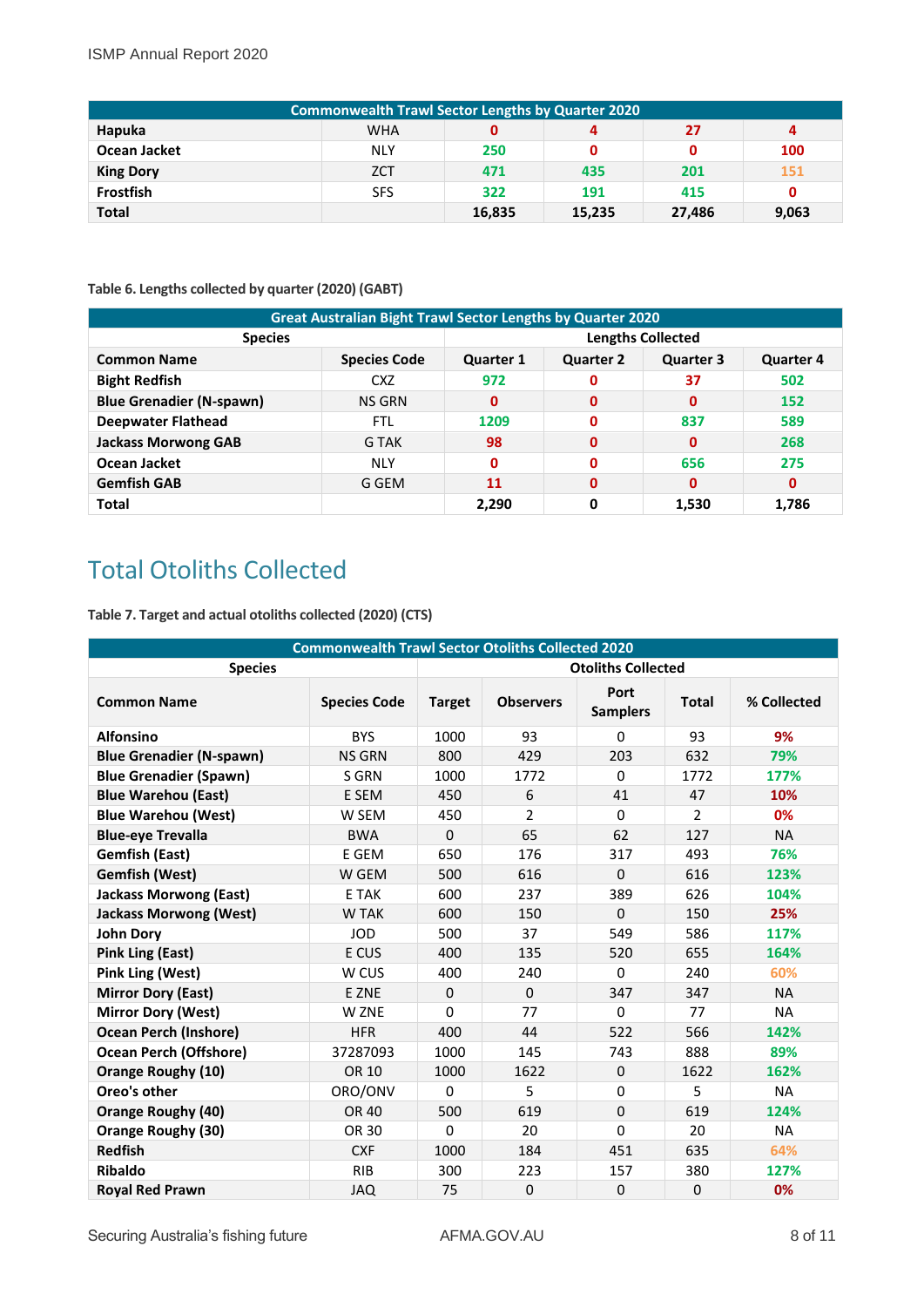| <b>Commonwealth Trawl Sector Otoliths Collected 2020</b> |            |        |       |       |        |      |  |  |  |  |
|----------------------------------------------------------|------------|--------|-------|-------|--------|------|--|--|--|--|
| <b>School Whiting (Trawl)</b>                            | ILQ        | 300    | 25    | 298   | 323    | 108% |  |  |  |  |
| <b>School Whiting (D. Seine)</b>                         | ILQ        | 300    | 145   | 305   | 450    | 150% |  |  |  |  |
| <b>Silver Trevally</b>                                   | <b>TRZ</b> | 75     | 0     | 0     | 0      | 0%   |  |  |  |  |
| <b>Smooth Oreo</b>                                       | <b>SSO</b> | 500    | 9     | 0     | 9      | 2%   |  |  |  |  |
| <b>Spotted Warehou (East)</b>                            | E SEP      | 450    | 177   | 434   | 611    | 136% |  |  |  |  |
| <b>Spotted Warehou (West)</b>                            | W SEP      | 450    | 497   | 0     | 497    | 110% |  |  |  |  |
| <b>Tiger Flathead (Trawl)</b>                            | PHI        | 450    | 246   | 433   | 679    | 151% |  |  |  |  |
| <b>Tiger Flathead (D. Seine)</b>                         | PHI        | 700    | 275   | 726   | 1001   | 143% |  |  |  |  |
| Hapuka                                                   | <b>WHA</b> | 500    | 0     | 0     | 0      | 0%   |  |  |  |  |
| <b>Total</b>                                             |            | 15,350 | 8,271 | 6,497 | 14,768 |      |  |  |  |  |

#### <span id="page-8-1"></span>**Table 8. Target and actual otoliths collected (2020) (GABT)**

| <b>Great Australian Bight Trawl Otoliths Collected 2020</b> |                     |                    |                      |                         |              |             |  |
|-------------------------------------------------------------|---------------------|--------------------|----------------------|-------------------------|--------------|-------------|--|
| <b>Species</b>                                              |                     | 2020 Calendar Year |                      |                         |              |             |  |
| <b>Common Name</b>                                          | <b>Species Code</b> | <b>Target</b>      | Observers /<br>Crew* | Port<br><b>Samplers</b> | <b>Total</b> | % Collected |  |
| <b>Bight Redfish</b>                                        | CXZ                 | 570                | 465                  | 0                       | 465          | 82%         |  |
| <b>Blue Grenadier (N-spawn)</b>                             | <b>NS GRN</b>       | 500                | 112                  | 0                       | 112          | 22%         |  |
| <b>Deepwater Flathead</b>                                   | FTL                 | 570                | 640                  | 0                       | 640          | 112%        |  |
| <b>Gemfish GAB</b>                                          | G GEM               | 600                | 0                    | 0                       | 0            | 0%          |  |
| <b>Total</b>                                                |                     | 2,240              | 1,217                | 0                       | 1,217        |             |  |

### <span id="page-8-0"></span>Otoliths Collected by Quarter

<span id="page-8-2"></span>**Table 9. Otoliths collected by quarter (2020) (CTS)**

| <b>Commonwealth Trawl Sector Otoliths Collected by Quarter</b> |                           |                  |                  |                  |                  |  |
|----------------------------------------------------------------|---------------------------|------------------|------------------|------------------|------------------|--|
| <b>Species</b>                                                 | <b>Otoliths Collected</b> |                  |                  |                  |                  |  |
| <b>Common Name</b>                                             | <b>Species Code</b>       | <b>Quarter 1</b> | <b>Quarter 2</b> | <b>Quarter 3</b> | <b>Quarter 4</b> |  |
| <b>Alfonsino</b>                                               | <b>BYS</b>                | $\mathbf{0}$     | 15               | 78               | $\mathbf{0}$     |  |
|                                                                | <b>NS GRN</b>             | 267              | 59               | 47               | 259              |  |
| <b>Blue Grenadier (N-spawn)</b>                                |                           |                  |                  |                  |                  |  |
| <b>Blue Grenadier (Spawn)</b>                                  | S GRN                     | 0                | 872              | 900              | 0                |  |
| <b>Blue Warehou (East)</b>                                     | E SEM                     | 22               | 25               | $\mathbf{0}$     | $\mathbf 0$      |  |
| <b>Blue Warehou (West)</b>                                     | W SEM                     | $\overline{2}$   | $\mathbf{0}$     | $\mathbf{0}$     | $\mathbf{0}$     |  |
| <b>Blue-eye Trevalla</b>                                       | <b>BWA</b>                | 15               | 22               | 75               | 15               |  |
| <b>Gemfish (East)</b>                                          | E GEM                     | 227              | 109              | 23               | 134              |  |
| <b>Gemfish (West)</b>                                          | W GEM                     | 106              | 100              | 387              | 23               |  |
| <b>Jackass Morwong (East)</b>                                  | E TAK                     | 154              | 133              | 89               | 250              |  |
| <b>Jackass Morwong (West)</b>                                  | <b>W TAK</b>              | 150              | $\mathbf{0}$     | 0                | $\mathbf{0}$     |  |
| <b>John Dory</b>                                               | <b>JOD</b>                | 172              | 149              | 136              | 129              |  |
| <b>Pink Ling (East)</b>                                        | E CUS                     | 203              | 140              | 171              | 141              |  |
| <b>Pink Ling (West)</b>                                        | W CUS                     | 93               | 18               | 129              | $\mathbf{0}$     |  |
| <b>Mirror Dory (East)</b>                                      | E ZNE                     | 74               | 93               | 29               | 151              |  |
| <b>Mirror Dory (West)</b>                                      | W ZNE                     | $\Omega$         | 11               | 66               | $\mathbf{0}$     |  |
| <b>Ocean Perch (Inshore)</b>                                   | <b>HFR</b>                | 107              | 132              | 143              | 184              |  |
| <b>Ocean Perch (Offshore)</b>                                  | 37287093                  | 356              | 221              | 175              | 136              |  |
| <b>Orange Roughy (10)</b>                                      | OR 10                     | 0                | 941              | 681              | 0                |  |
| Oreo's other                                                   | ORO/ONV                   | 0                | $\overline{2}$   | 3                | 0                |  |
| <b>Orange Roughy (40)</b>                                      | <b>OR 40</b>              | 0                | $\mathbf 0$      | 619              | 0                |  |
| <b>Orange Roughy (30)</b>                                      | OR 30                     | 20               | $\mathbf 0$      | 0                | 0                |  |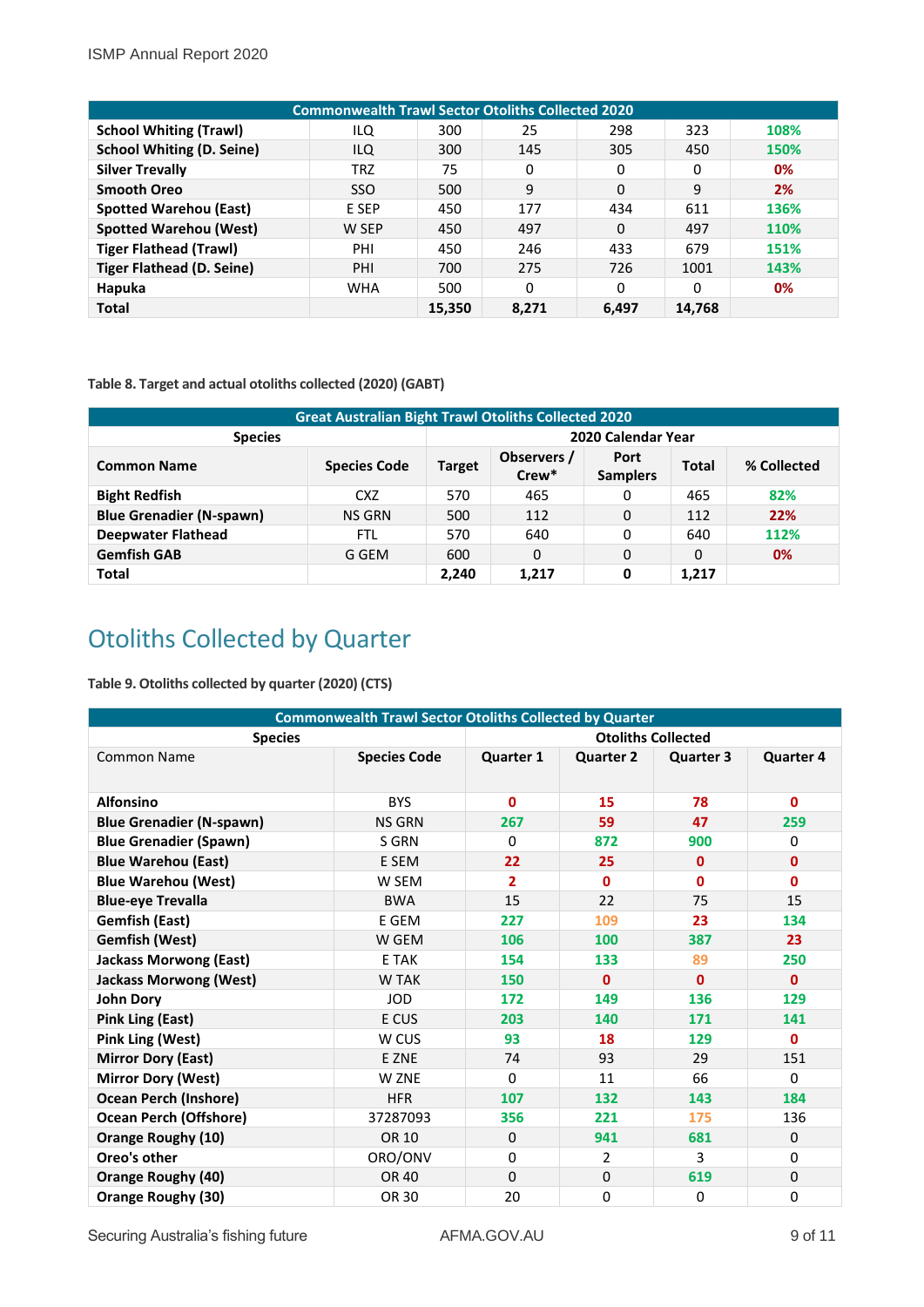| <b>Commonwealth Trawl Sector Otoliths Collected by Quarter</b> |            |              |       |             |              |  |
|----------------------------------------------------------------|------------|--------------|-------|-------------|--------------|--|
| <b>Redfish</b>                                                 | <b>CXF</b> | 313          | 151   | 73          | 98           |  |
| <b>Ribaldo</b>                                                 | <b>RIB</b> | 160          | 117   | 32          | 71           |  |
| <b>School Whiting (Trawl)</b>                                  | ILQ        | 125          | 91    | 107         | $\mathbf 0$  |  |
| <b>School Whiting (D. Seine)</b>                               | ILQ        | 162          | 96    | 79          | 113          |  |
| <b>Smooth Oreo</b>                                             | <b>SSO</b> | 8            |       | $\mathbf 0$ | $\mathbf 0$  |  |
| <b>Spotted Warehou (East)</b>                                  | E SEP      | 110          | 122   | 136         | 243          |  |
| <b>Spotted Warehou (West)</b>                                  | W SEP      | 95           | 190   | 212         | $\mathbf 0$  |  |
| <b>Tiger Flathead (Trawl)</b>                                  | PHI        | 259          | 165   | 129         | 126          |  |
| <b>Tiger Flathead (D. Seine)</b>                               | PHI        | 343          | 136   | 153         | 369          |  |
| Hapuka                                                         | <b>WHA</b> | $\mathbf{0}$ | 0     | 0           | $\mathbf{0}$ |  |
| <b>Total</b>                                                   |            | 3,543        | 4,111 | 4,672       | 2,442        |  |

<span id="page-9-0"></span>**Table 10. Otoliths collected by quarter (2020) (GABT)**

| <b>Great Australian Bight Trawl Otoliths Collected by Quarter</b> |                     |                           |                  |                  |                  |  |
|-------------------------------------------------------------------|---------------------|---------------------------|------------------|------------------|------------------|--|
| <b>Species</b>                                                    |                     | <b>Otoliths Collected</b> |                  |                  |                  |  |
| <b>Common Name</b>                                                | <b>Species Code</b> | <b>Quarter 1</b>          | <b>Quarter 2</b> | <b>Quarter 3</b> | <b>Quarter 4</b> |  |
| <b>Bight Redfish</b>                                              | CXZ                 | 250                       | O                | 75               | 140              |  |
| Blue Grenadier (N-spawn)                                          | NS GRN              | 0                         | 0                | $\mathbf{0}$     | 112              |  |
| Deepwater Flathead                                                | FTL                 | 254                       |                  | 183              | 203              |  |
| <b>Gemfish GAB</b>                                                | G GEM               | 0                         | 0                | 0                | 0                |  |
| Total                                                             |                     | 504                       | 0                | 258              | 455              |  |